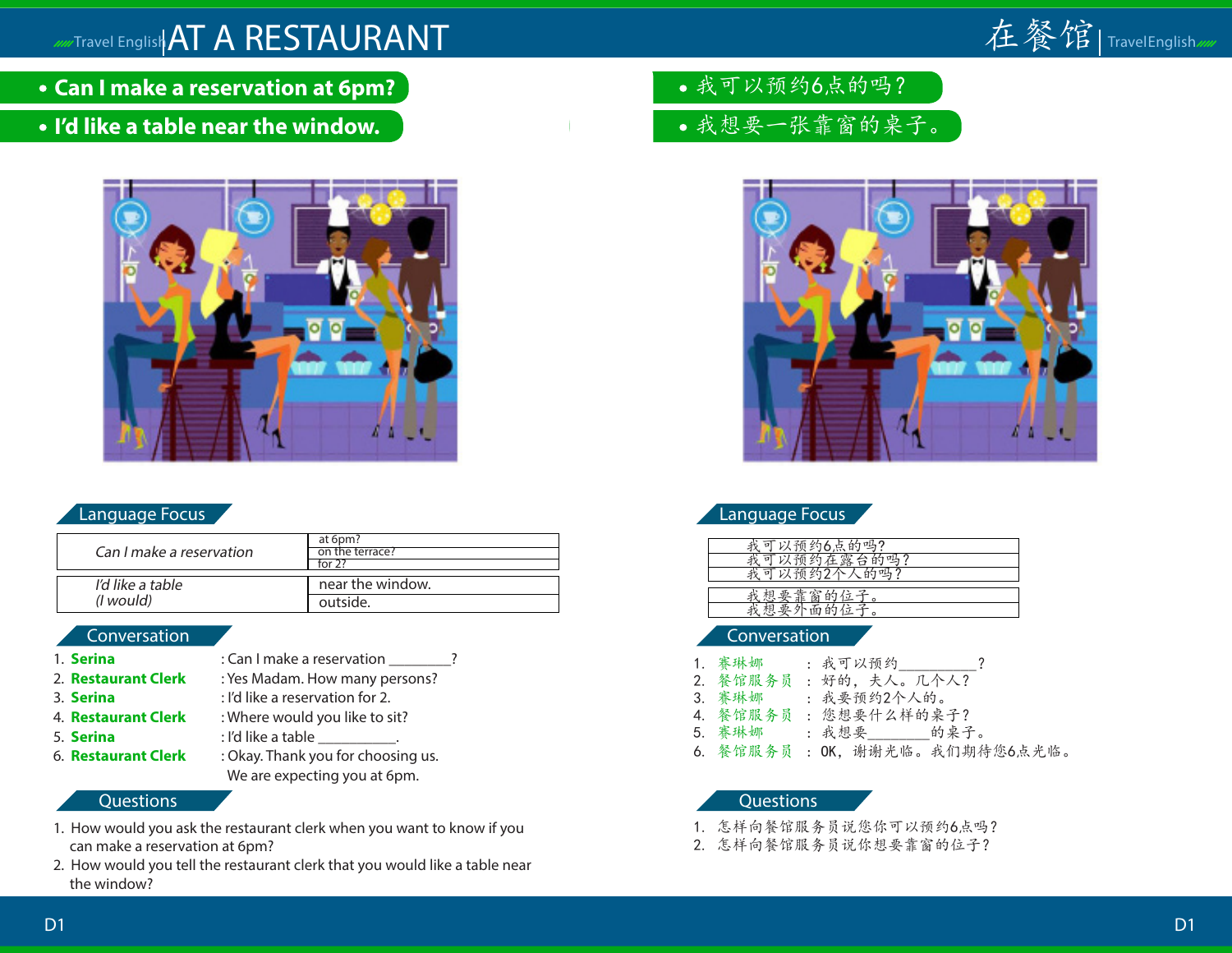

- **Can I see the menu?**
- **Could you recommend a local food?**



### Language Focus

| Can I               | see<br>check |                               | the menu? |
|---------------------|--------------|-------------------------------|-----------|
| Could you recommend |              | a local food?<br>a nice wine? |           |

#### **Conversation**

- 1. **Zhang**: Can I lemenu?
- 2. **Waiter** : Yes sir. Here you are.
- 3. **Zhang** : Could you recommend \_\_\_\_\_\_\_\_?
- 4. Waiter : We serve local sea food and also several traditional kind of meat dishe
- 5. **Zhang** : Oh, good! I'm in the mood for seafood today.
- 6. **Waiter** : I recommend grilled lobster.

#### Questions

- 1. How would you ask the waiter when you want to know if you can see the menu?
- 2. How would you ask the waiter when you want to know if he can recommend you a local food?
- 可以看一下菜单吗?
- 有什么推荐的本地菜?



|  | Language Focus |  |
|--|----------------|--|
|  |                |  |

| 可以看一下菜单吗?   |
|-------------|
| 可以看一下菜单吗?   |
| 有什么推荐的本地菜吗? |
| 有什么推荐的葡萄酒吗? |
|             |

#### Conversation

| 1. 张   | : 可以_____ 菜单吗?    |
|--------|-------------------|
| 2. 服务员 | : 好的, 给您。         |
| 3. 张   | : 有什么推荐的          |
| 4. 服务员 | : 我们有本地的海鲜和传统荤菜。  |
| 5. 张   | : 哦, 非常好。今天我想吃海鲜。 |
| 6. 服务员 | : 我推荐烤龙虾。         |

- 1. 怎样向服务员说想看一下菜单?
- 2. 怎样向服务员说有什么推荐的本地菜?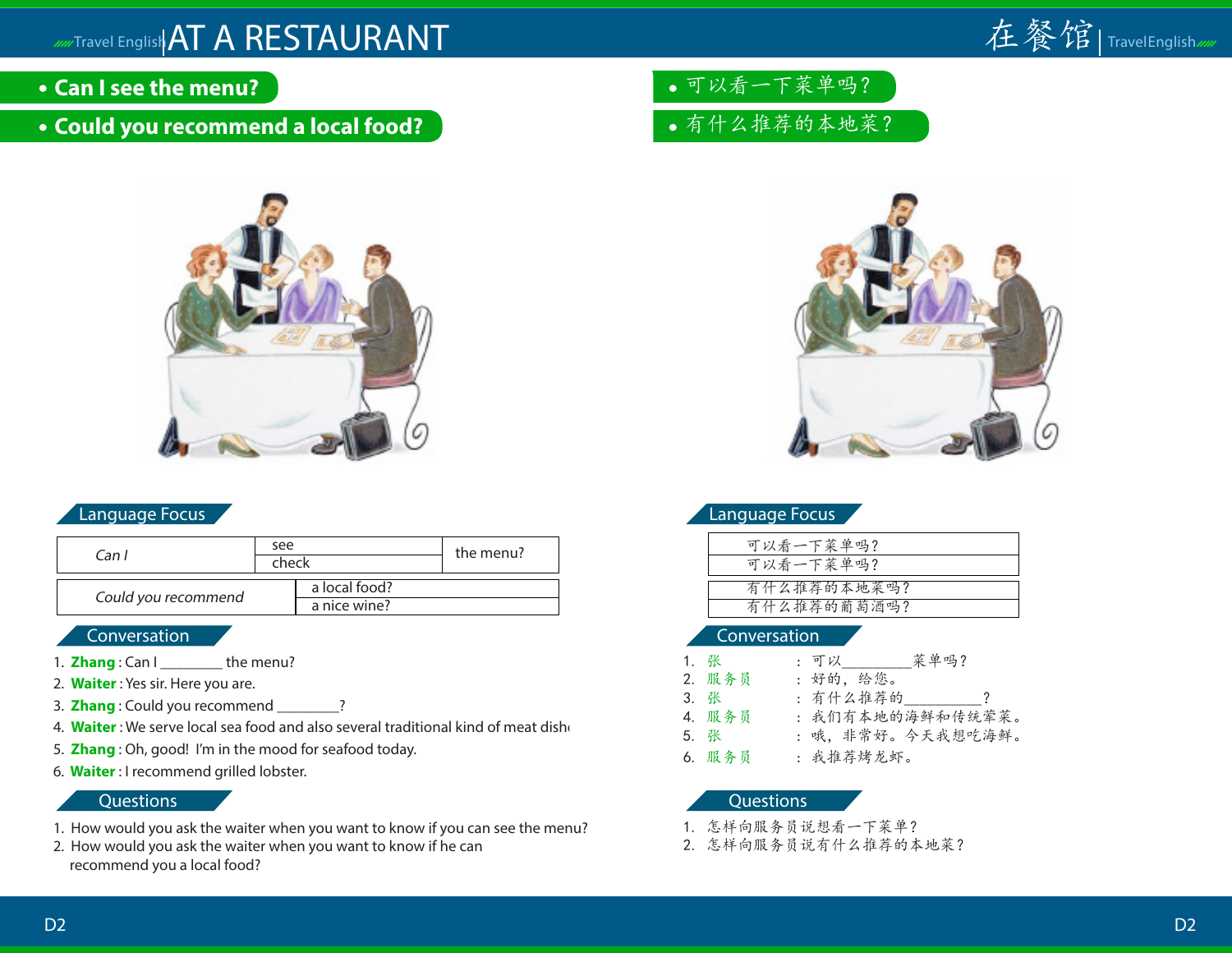

- **I'd like today's special.**
- **I'll have a glass of house wine.**



### Language Focus

| I'd like  | today's special.       |
|-----------|------------------------|
| (I would) | one burger and coke.   |
| I'll have | a glass of house wine. |
| (1 will)  | steamed pork.          |

#### Conversation

- 1. **Serina** : What's today's special? 2. **Waiter** : We have a very good lobster fresh from the sea. It's a fresh catch. 3. **Serina** : That sounds good. I'd like
- 4. **Waiter** : Okay sir. And would you like something to drink?
- 5. **Serina** : I'll have a glass of \_\_\_\_\_\_\_.
- 6. **Waiter** : Right away, sir.

#### **Questions**

- 1. How would you tell the waiter that you would like today's special?
- 2. How would you tell the waiter that you will have a glass of house wine?
- 我想要今天的特推菜品。
- 我想要一杯餐馆的招牌葡萄酒。



|  | Language Focus |
|--|----------------|
|  |                |

| 我想要今天特色菜。     |
|---------------|
| 我想要一个汉堡包和可乐。  |
|               |
| 我要一杯餐馆的招牌葡萄酒。 |
| 我想要蒸肉。        |
|               |

#### Conversation

- 1. 赛琳娜 : 今天的特推菜品是什么? 2. 服务员 : 我们有非常好的新鲜的龙虾。刚刚抓到的。
	- 3. 赛琳娜 : 听起来很不错。我想要
	- 4. 服务员 : 好了, 知道了。要什么饮料吗?
	- 5. 赛琳娜 : 我要一杯 。
	- 6. 服务员 : 好的。
- 

- 1. 怎样向服务员说想要今天的特推菜品?
- 2. 怎样向服务员说想要一杯餐厅的招牌葡萄酒?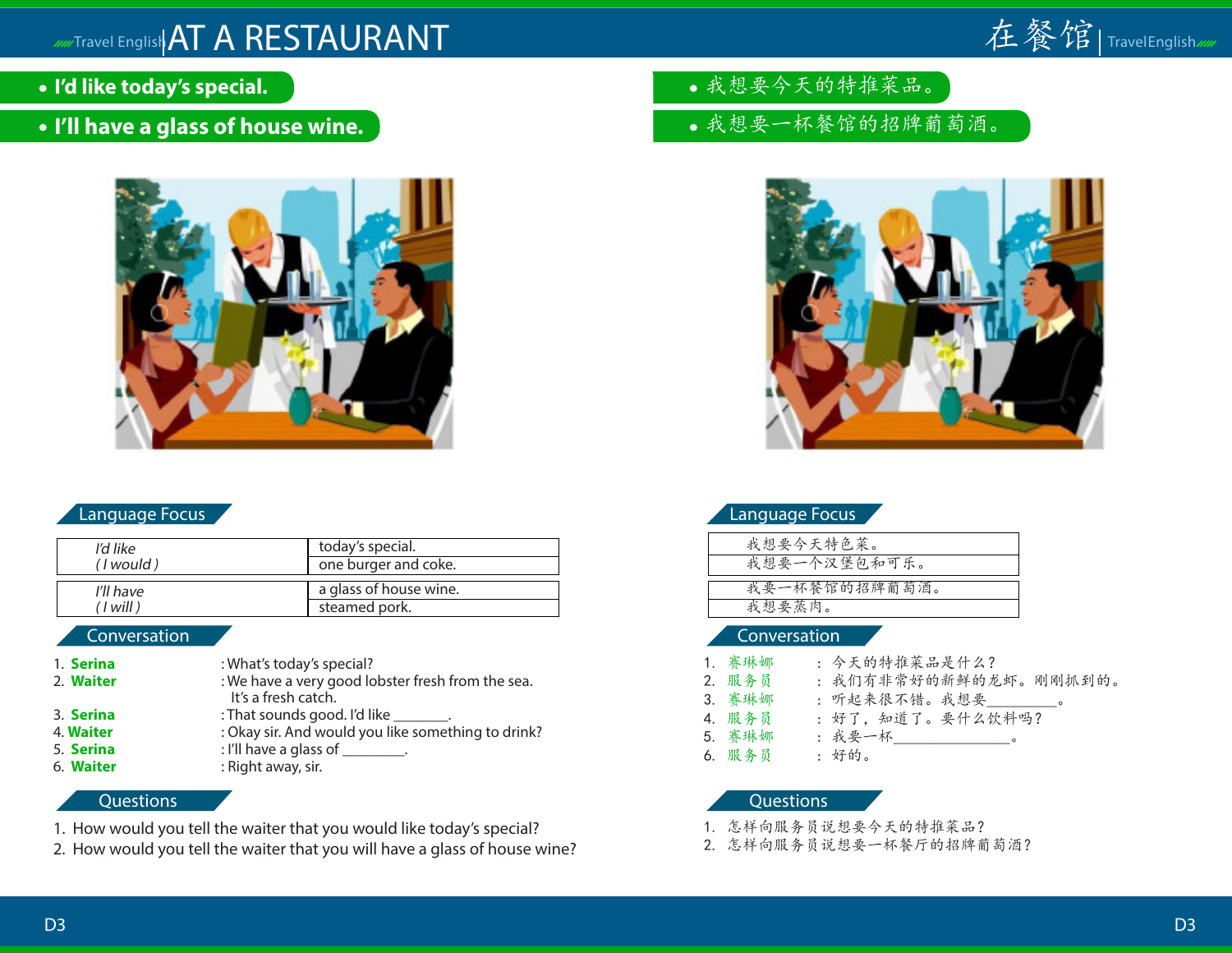

- **I'm allergic to oysters.**
- **Do you have anything suitable for vegetarians?**



### Language Focus

| I'm allergic to                | oysters.      |                           |
|--------------------------------|---------------|---------------------------|
|                                | sesame seeds. |                           |
| Do you have something good for |               | vegetarians?<br>children? |
| Conversation <sup>'</sup>      |               |                           |

- 1. **Waiter** : We have some very good raw oysters today.
- 2. **Zhang** : I'm sorry but I'm allergic to \_\_\_\_\_\_\_.
- 3. **Waiter** : Oh. I'm sorry to hear that.
- 4. **Zhang** : Do you have anything suitable for  $\overline{\phantom{a}}$ ?
- 5. **Waiter** : Yes, we have pumpkin soup and green salad.
- 6. **Zhang** : Okay. I'll have that.

#### **Questions**

- 1. How would you ask a waiter that you are allergic to oysters?
- 2. How would you ask the waiter if they have anything suitable for vegetarians?
- 我对牡蛎过敏。
- 有什么给素食者吃的菜吗?



| Languagen ocus               |  |
|------------------------------|--|
| 我对牡蛎过敏。                      |  |
| 我对芝麻过敏。                      |  |
|                              |  |
| 有什么给素食者吃的菜吗?<br>有什么给小孩子吃的菜吗? |  |
|                              |  |

### Conversation

Language Focus

| 1. 服务员 | : 我们今天还有新鲜的活牡蛎。        |
|--------|------------------------|
| 2. 张   | : 对不起。我对_____过敏。       |
| 3. 服务员 | : 哦, 对不起, 我不知道。        |
| 4. 张   | : 有什么给___________吃的菜吗? |
| 5. 服务员 | : 有的, 有南瓜汤和蔬菜沙拉。       |
| 6. 张   | : 好。我就要那个。             |

- 1. 怎样向服务员说你对牡蛎过敏?
- 2. 怎样问服务员有什么给素食者吃的菜?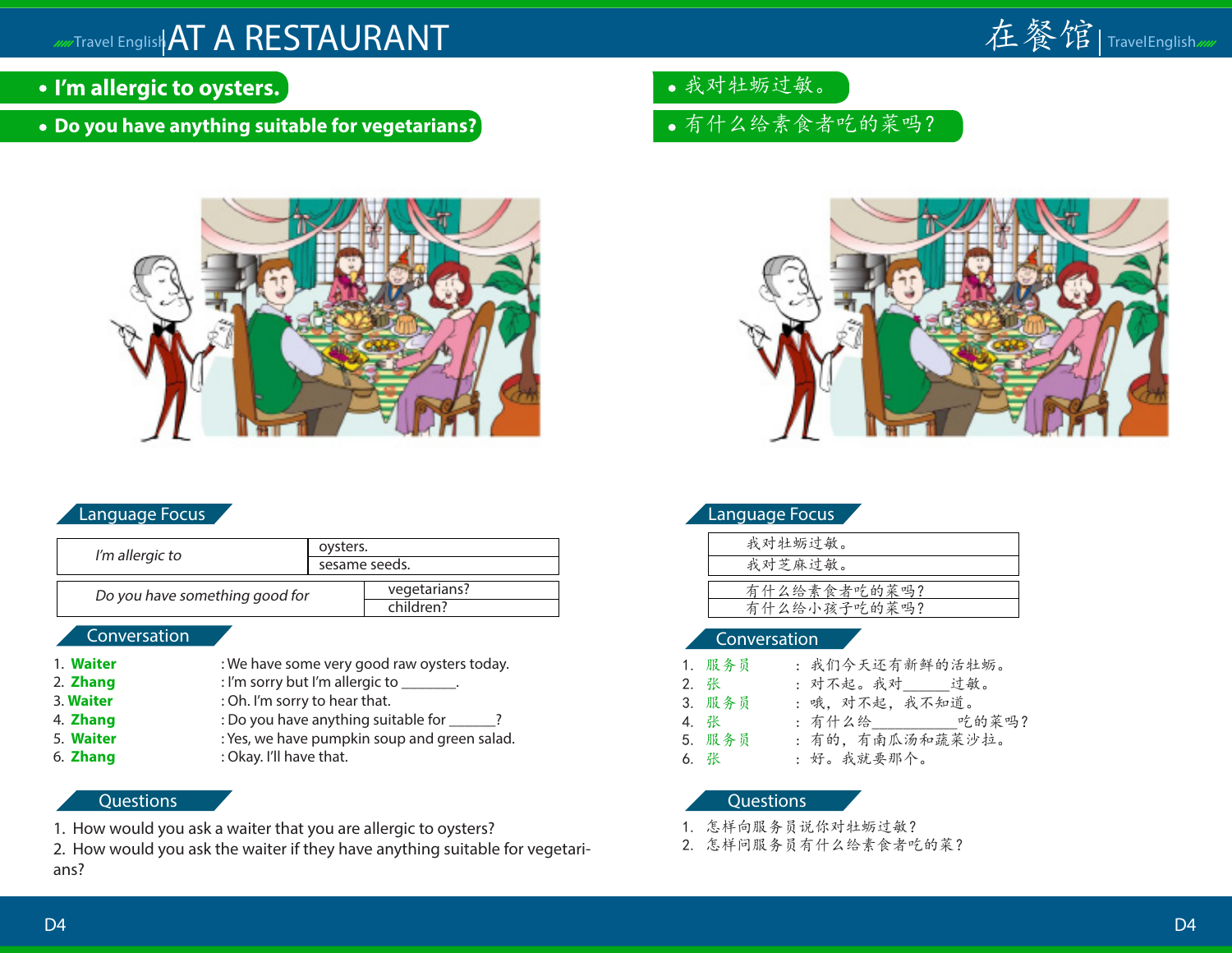

- **Could you bring an extra plate?**
- **Can I have some more water?**



## Language Focus

| Could you bring | an extra plate?<br>some chopsticks? |
|-----------------|-------------------------------------|
| Can I have some | more water?<br>olive oil?           |

#### Conversation

- 1. **Serina** : Excuse me. Could you bring \_\_\_\_\_\_\_, please? 2. **Waiter** : Okay. Just a minute madam. Anything else? 3. **Serina** : Can I have some .
- 4. **Waiter** : No problem madam.
- 5. **Serina** : Thank you.

#### **Questions**

- 1. How would you as the waiter if he could bring an extra plate for you?
- 2. How would you ask the waiter if you can have some more water?
- 可以另外拿一个盘子来吗?
- 可以给我加一点水吗?



## Language Focus

| 可以再拿一个盘子来吗? |
|-------------|
| 可以拿筷子来吗?    |
| 可以再加一点水吗?   |
| 可以加一点橄榄油吗?  |
|             |

#### Conversation

| 1. 赛琳娜 | : 对不起。可以拿           | 讨来吗? |
|--------|---------------------|------|
| 2. 服务员 | : 好了, 马上就来。还有什么其他的? |      |
| 3. 赛琳娜 |                     | 过来吗? |
| 4. 服务员 | : 好的.   夫人          |      |
| 5. 赛琳娜 | : 谢谢。               |      |

- 1. 怎样向服务员说请再拿一个盘子来?
- 2. 怎样向服务员说要再加一点水?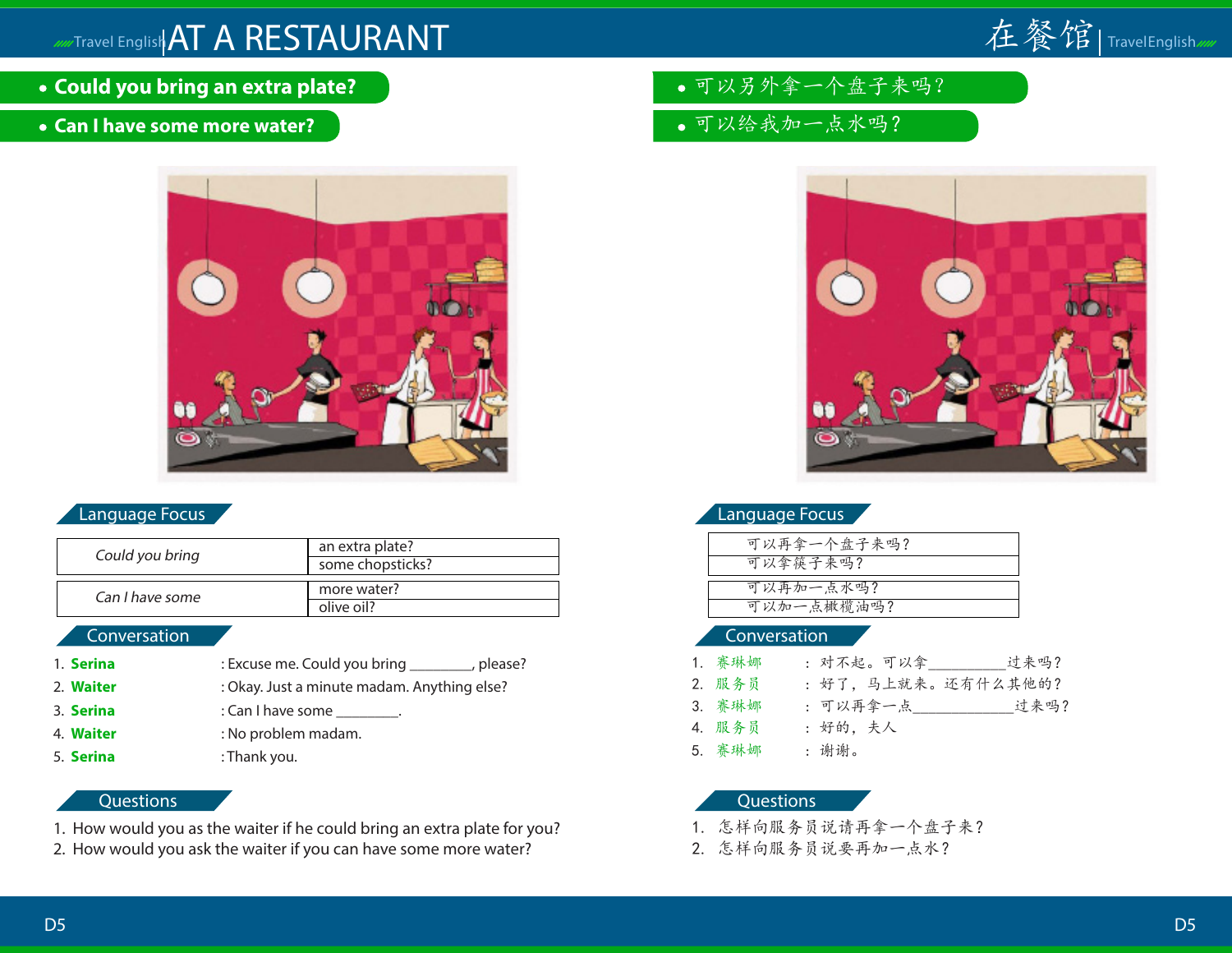

- **What kind of dessert do you have?**
- **Can I have chocolate cake, please?**



## Language Focus

| What kind of | dessert         | do you have? |  |  |
|--------------|-----------------|--------------|--|--|
|              | dressing        |              |  |  |
|              |                 |              |  |  |
| Can I have   | chocolate cake, | please?      |  |  |
|              | fresh fruits,   |              |  |  |

#### Conversation

1. **Serina** : I'd like to eat something sweet. 2. **Waiter** : We have several kinds of dessert. 3. **Serina** : What kind of do you have? 4. **Waiter** : We have chocolate cake, apple pie and fresh fruits. 5. **Serina** : Okay. Can I have \_\_\_\_\_\_\_\_, please? 6. **Waiter** : Sure, madam.

### **Questions**

- 1. How would you ask the waiter the kind of dessert they have?
- 2. How would you ask the waiter if you want to have chocolate cake?
- 有什么甜点吗?
- 我可以要巧克力蛋糕吗?



|  | Language Focus |
|--|----------------|
|  |                |

| 你们有什么甜点吗? |
|-----------|
| 你们有什么调料吗? |
|           |
| 有巧克力蛋糕吗?  |
| 有新鲜水果吗?   |
|           |

#### Conversation

- 1. 赛琳娜 : 我想吃一点甜的东西。 2. 服务员 : 我们有几种甜点。 3. 赛琳娜 : 你们有哪种 | | | | | 4. 服务员 : 我们有巧克力蛋糕,苹果派和新鲜水果。 5. 赛琳娜 : 好的。我可以要\_\_\_\_\_\_\_?
- 6. 服务员 : 好的,女士。

- 1. 怎样问服务员几天又哪些甜点?
- 2. 当你想要一点巧克力蛋糕时,怎样问服务员?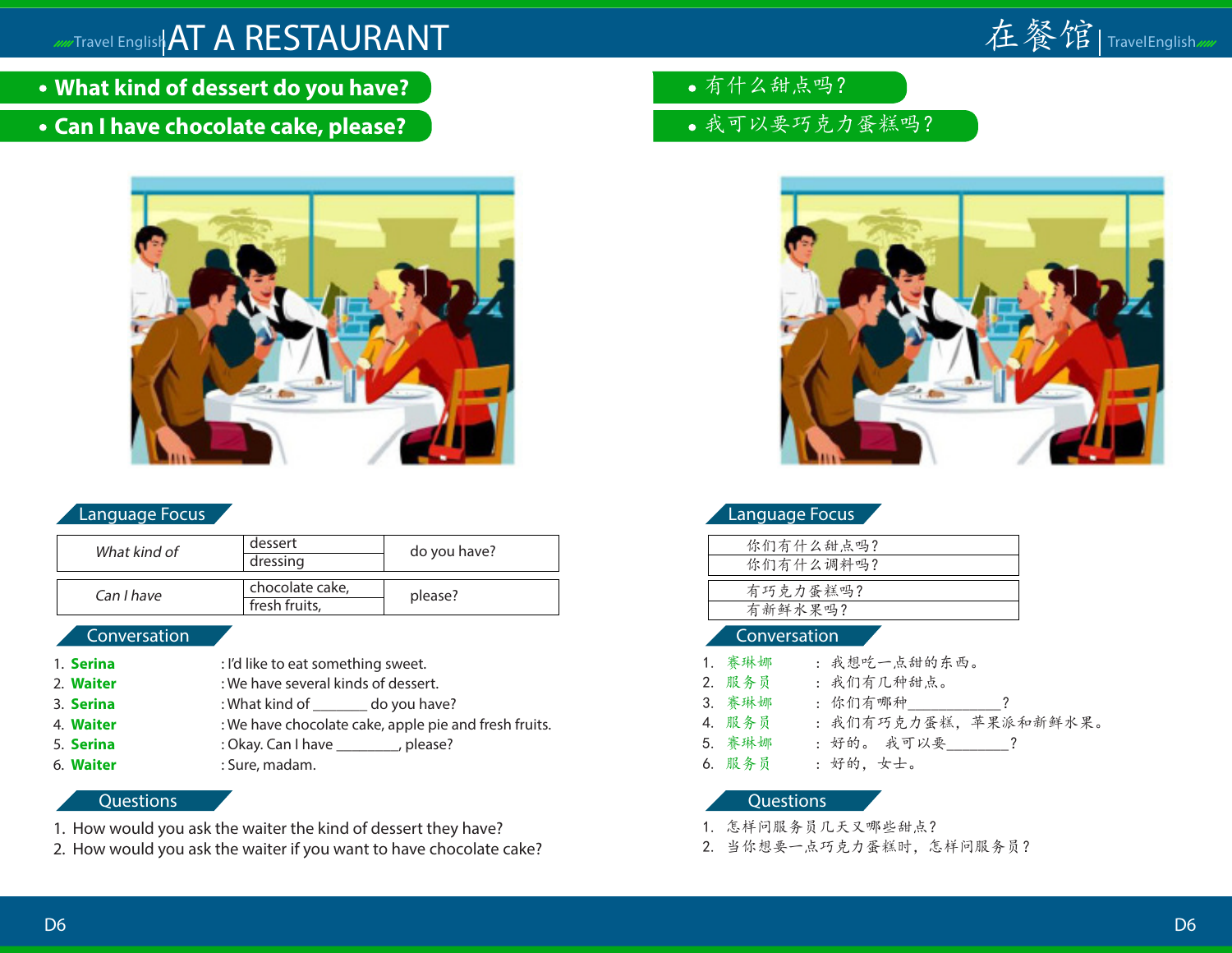

- **I enjoyed the lobster.**
- **Can I get this food wrapped?**



## Language Focus

| l enjoyed | the good lobster.        |          | 龙虾很好吃。     |
|-----------|--------------------------|----------|------------|
|           | the delicious spaghetti. |          | 这个意大利面很好吃。 |
| Can I get | this food                | wrapped? | 这个菜可以打包吗?  |
|           | these leftovers          |          | 这些剩菜可以打包吗? |

### Conversation

- 1. **Waiter** : Are you enjoying your food sir?
- 2. **Zhang** : Yes. I enjoyed the \_\_\_\_\_\_\_\_\_\_.
- 3. **Waiter** : Is there anything else you need sir?
- 4. **Zhang** : Can I get \_\_\_\_\_\_\_\_ wrapped?
- 5. **Waiter** : Sure sir.
- - **Questions**
- 1. How would you tell the waiter that you enjoyed the lobster?
- 2. How would you ask the waiter if you want get the food wrapped?
- 我觉得龙虾很好吃。
- 可以把这个菜打包吗?



## Language Focus

| 龙虾很好吃。     |
|------------|
| 这个意大利面很好吃。 |
|            |
| 这个菜可以打包吗?  |
| 这些剩菜可以打包吗? |
|            |

#### Conversation

|      | 1. 服务员 | : 您吃得好吗?             |
|------|--------|----------------------|
| 2. 张 |        | : 很好。 ______<br>很好吃。 |
|      | 3. 服务员 | : 您还有什么别的需要?         |
| 4. 张 |        | : 可以把      打包吗?      |
|      | 5. 服务员 | : 好的,先生。             |

- 1. 怎样向服务员说龙虾很好吃?
- 2. 当你想要把菜打包时,怎样向服务员说?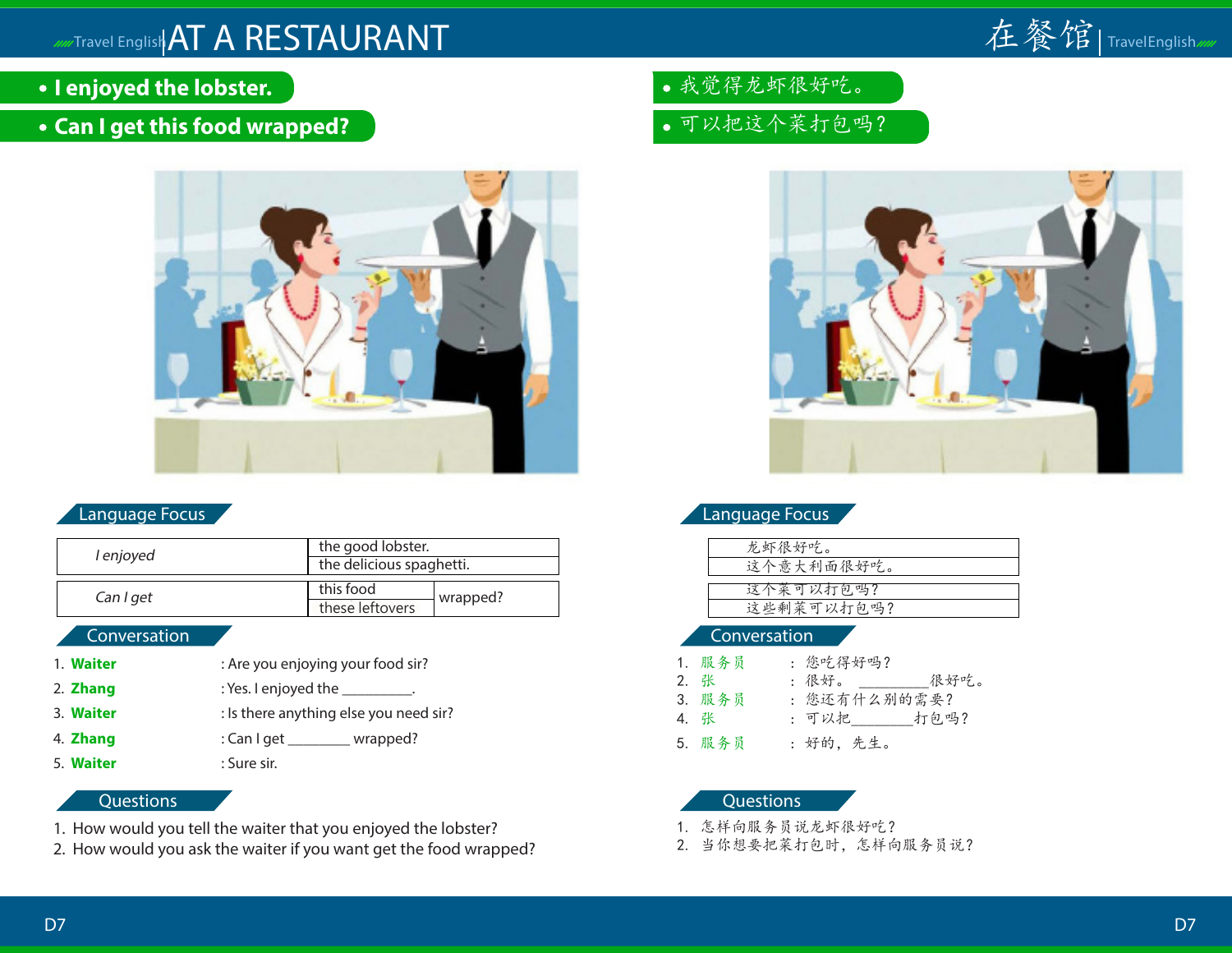

**Do you accept credit cards?**

## **I'll pay cash.**



## Language Focus

| Do you accept | credit cards?<br>traveler's checks? |  |  |
|---------------|-------------------------------------|--|--|
| I'll pay      | cash.<br>at the counter.            |  |  |

#### Conversation

- 1. **Waiter** : Do you have additional order sir? 3. **Zhang** : None. By the way, do you accept \_\_\_\_\_\_\_ cards? 4. **Waiter** : I'm sorry but we don't. 5. **Zhang** : Okay. I'll pay \_\_\_\_\_
- 6. **Waiter** : Anything else sir?
- 7. **Zhang** : None. Thank you.

#### **Questions**

- 1. How would you ask the waiter if they accept credit cards?
- 2. How would you tell the waiter you will pay cash?
- 你们接受信用卡吗?
- 我付现金。



| <b>Language Focus</b> |
|-----------------------|
| 你们接受信用卡吗?             |
| 你们接受旅行支票吗?            |
| .付现金。                 |
| 这在柜台付。                |
| Conversation          |
| : 您的菜上齐了吗?<br>服务员     |

2. 张 : 没有了。顺便问一下, 你们接受\_\_\_\_\_\_\_? 3. 服务员 : 很抱歉, 我们不能用。<br>4. 张 : OK, 我付 : OK, 我付\_\_\_\_\_\_\_\_\_\_。 5. 服务员 : 还有是什么其他的吗? 6. 张 : 没有了,谢谢。

- 1. 怎样问服务员是否可以用信用卡?
- 2. 怎样向服务员说你付现金?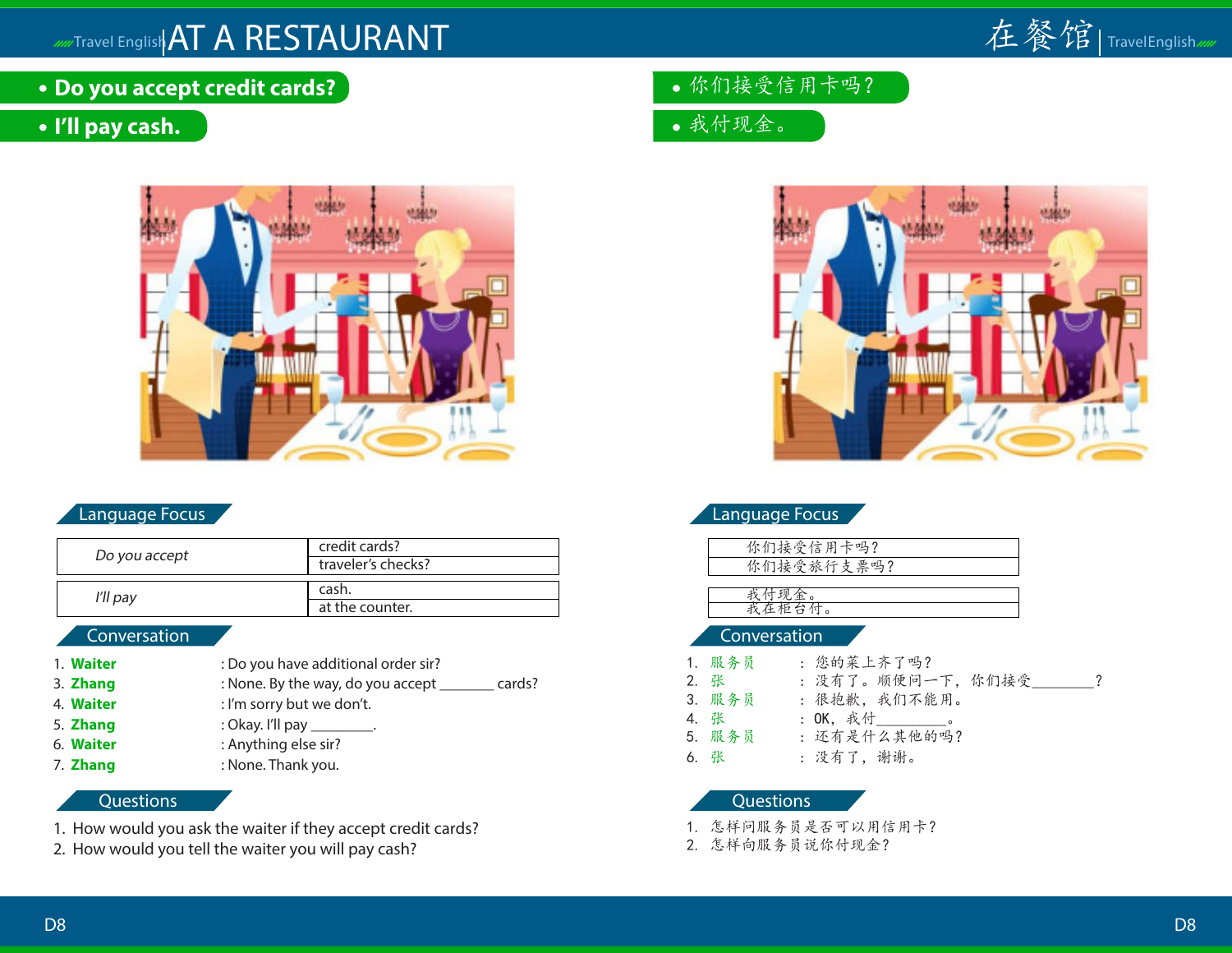

- **Check, please.**
- **Could you give me a receipt?**



## Language Focus

| Check<br>Bill |                         |         | please.    |  |
|---------------|-------------------------|---------|------------|--|
|               |                         |         |            |  |
| Could you     | give me                 |         | a receipt? |  |
|               | issue me                |         |            |  |
| Conversation  |                         |         |            |  |
| 1. Zhang      |                         | please. |            |  |
| 2. Waiter     | : I'll get it now, sir. |         |            |  |
| 3. Zhang      | : Thank you. Could you  |         | a receipt? |  |

- 4. **Waiter** : Yes sir I'll be back with the receipt.
- 5. **Zhang** : Thanks.

### **Questions**

- 1. How would you ask the waiter for the check?
- 2. How would you ask the waiter if he could give you a receipt?
- 请结账。
- 可以给我发票吗?



| anguage Focu |  |
|--------------|--|
|              |  |

| ÷.<br>O<br>╭<br>, |  |
|-------------------|--|
| <b>پيدا</b><br>O  |  |
|                   |  |

可以给我发票吗?<br>可以给我发票吗?

#### Conversation

| 1. 张   | :请。                |
|--------|--------------------|
| 2. 服务员 | : 好的, 我马上来。        |
| 3. 张   | : 谢谢。可以给我          |
| 4. 服务员 | : 好的, 先生。我会给您拿发票来。 |
| 5. 张   | : 谢谢。              |

## Questions

1. 要结账时,怎样向服务员说?

2. 要发票时,怎样向服务员说?